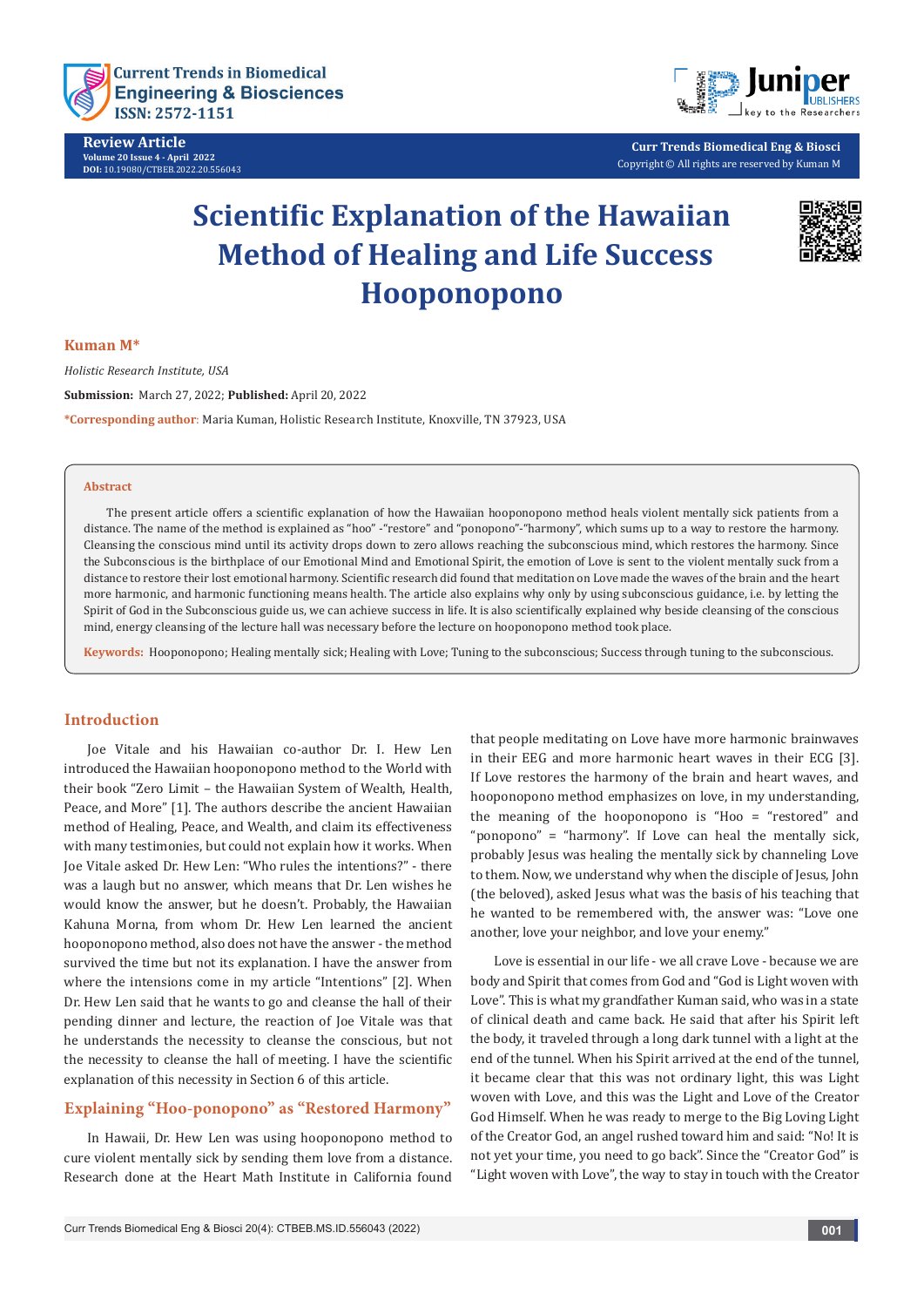is through Love - loving yourself, loving each other, loving your neighbor, and loving your enemy.

Now, it is time to scientifically explain what "Zero Limit" means at the beginning of the title of Joe Vitale and Dr. Hew Len's book [1]. The teaching of hooponopono method starts with cleansing all negative memories and finishes with cleansing of all thoughts and memories. Why all thoughts? "Yoga" means "united with

God". To get united with God, the Yogi meditate and meditation is turning off the Conscious, so that the Yogi can hear the Creator God in the Subconscious. Indeed, Russian EEG studies and studies of Karl Pribram found that during meditation the conscious is not active [4,5]. Thus, to give us freedom of choice, the Creator God put the Spirit (which is a template of the hologram of the Creator) in the Subconscious.



I hope, this explains the required cleansing of all thoughts and all memories from the conscious brain when practicing hooponopono. The cleansing of the conscious brain is done to allow access to the Subconscious and the Quantum Computer in the Subconscious, which operates with the waves of the Spirit. Thus, hooponopono method does the healing of the violent mentally sick by sending them Love from a distance through the Subconscious, where the emotional loving Spirit is, which is a template of the hologram of the loving Creator God.

## **My 40-year Studies of the Aura (Spirit)**

Auras are defined in Collin's dictionary as energy fields (EMF) that encompass all living beings and nonliving things. My understanding of the core of the Hawaiian method of healing of violent mentally sick from a distance with Love came from my long-term scientific studies of the human aura. Since the field of the aura is very weak, I was first photographing the aura in high frequency electric field that multiply the photons - it is called Kirlian photography. I noticed that positive emotions make the

aura brighter, while negative emotions make the aura dimmer. Since we say we are in high spirit when we experience positive emotions and we say we are in low spirit when we experience negative emotions, I concluded that the aura must be our Spirit. Then I found that the ancient Jewish Cabala was teaching to high priests that the aura is our Spirit [4]. I wanted to be able to measure the weak field of the emotional aura (Spirit) and to have numbers for the effect of positive and negative emotions on our health and wellbeing. Since the field of the aura is 1,000 times weaker than the field created by the biocurrents of the material body, I had to create and patent supersensitive equipment to be able to measure it and I did [6]. With this supersensitive equipment (Figure 2), I found that the aura (Spirit) is Nonlinear Electromagnetic Field (NEMF) and I measured not only the effect of positive and negative emotions, but also the effect of positive and negative thinking because all our thoughts are emotionally colored. I found that positive thinking not only brings energy to the body, it makes the energy more balanced and since perfect balance means perfect health, positive thinking makes us healthier [7].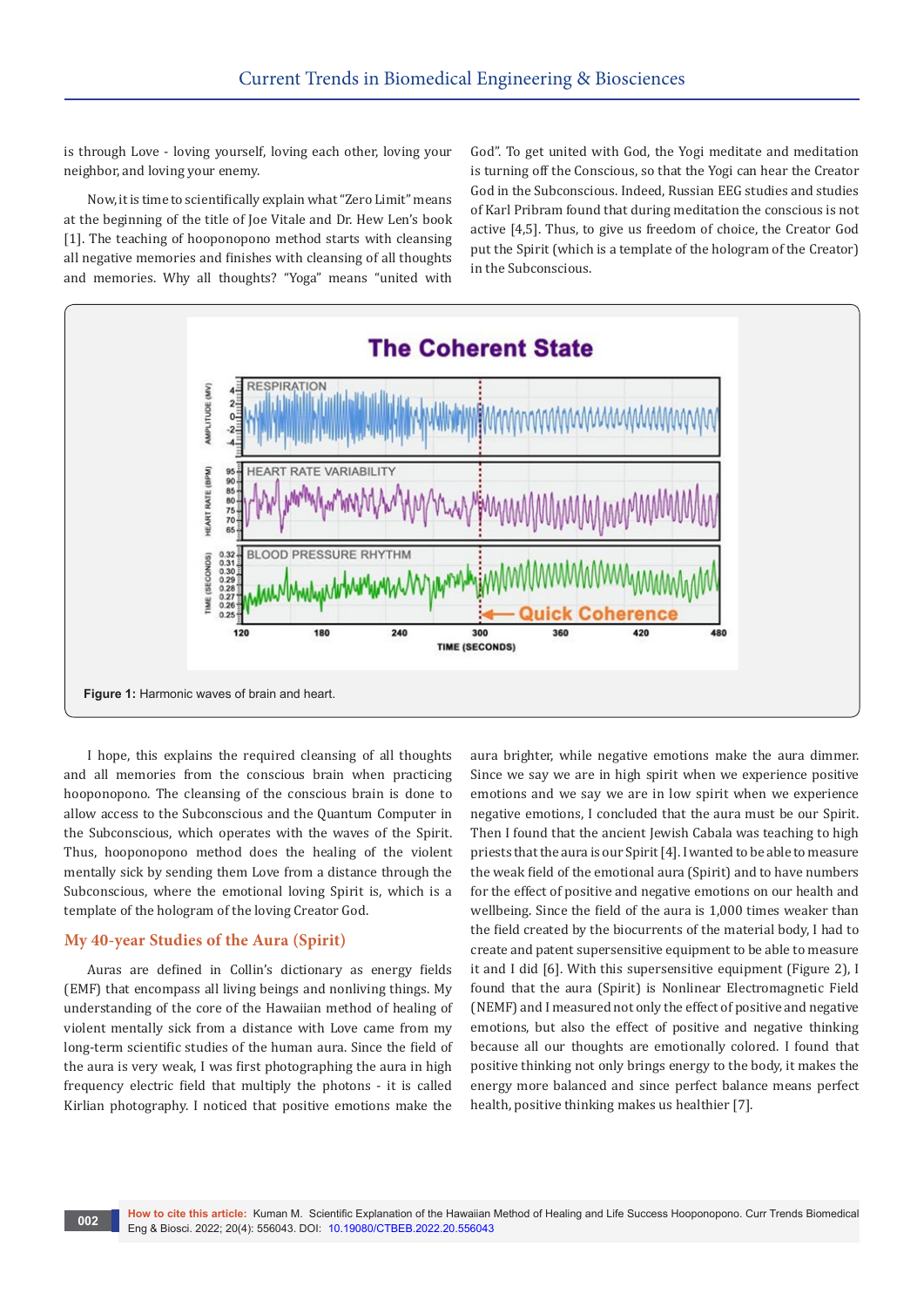

I found that negative thinking not only drains energy from the body, it makes the energy more unbalanced because the genetically inherited weak organ drops in energy maximum. This is in perfect agreement with the studies of the Father of Stress, Selye, who studied stress for 40 years and found that distress (negative stress) makes the genetically inherited organ sick. My measurements proved that not only negative emotions, just negative thinking is enough of negative stress to make the genetically inherited weak organ sick [7]. Let us summarize, positive thinking brings more energy and balance and since perfect balance means perfect health, positive thinking makes us healthier. Negative thinking, just as any negative stress (distress), decreases the energy and destroys the balance, leading with time to a disease of the genetically inherited weak organ [7]. Strong emotional distress can even lead to mental disease, especially if the distress is during hormonal rebalancing and emotional instability (such as teen aging).

Such was the case of my schizophrenic student D. She became schizophrenic after her father committed suicide when she was a teenager (described in article [8]). Measuring the chakras of my schizophrenic student during psychic crisis, I found chaos or full lack of harmony - her chakras were changing every second. (Chakras are located along the backbone - they are a chain of alternating vortices (spinning clockwise) and anti-vortices (spinning counterclockwise) of the Nonlinear Electromagnetic Field (NEMF) of the aura (Spirit) ("chakras" mean "spinning wheals" in Sanskrit). By channeling Love to my schizophrenic student I was able to bring her chakras back to harmony, which brought her back to norm [8]. This is in full agreement with the finding of the Heart Math Institute in California that meditation on love bring harmony - the heart and brain waves become more harmonic [3], which means that love brings harmony (Figure 1).

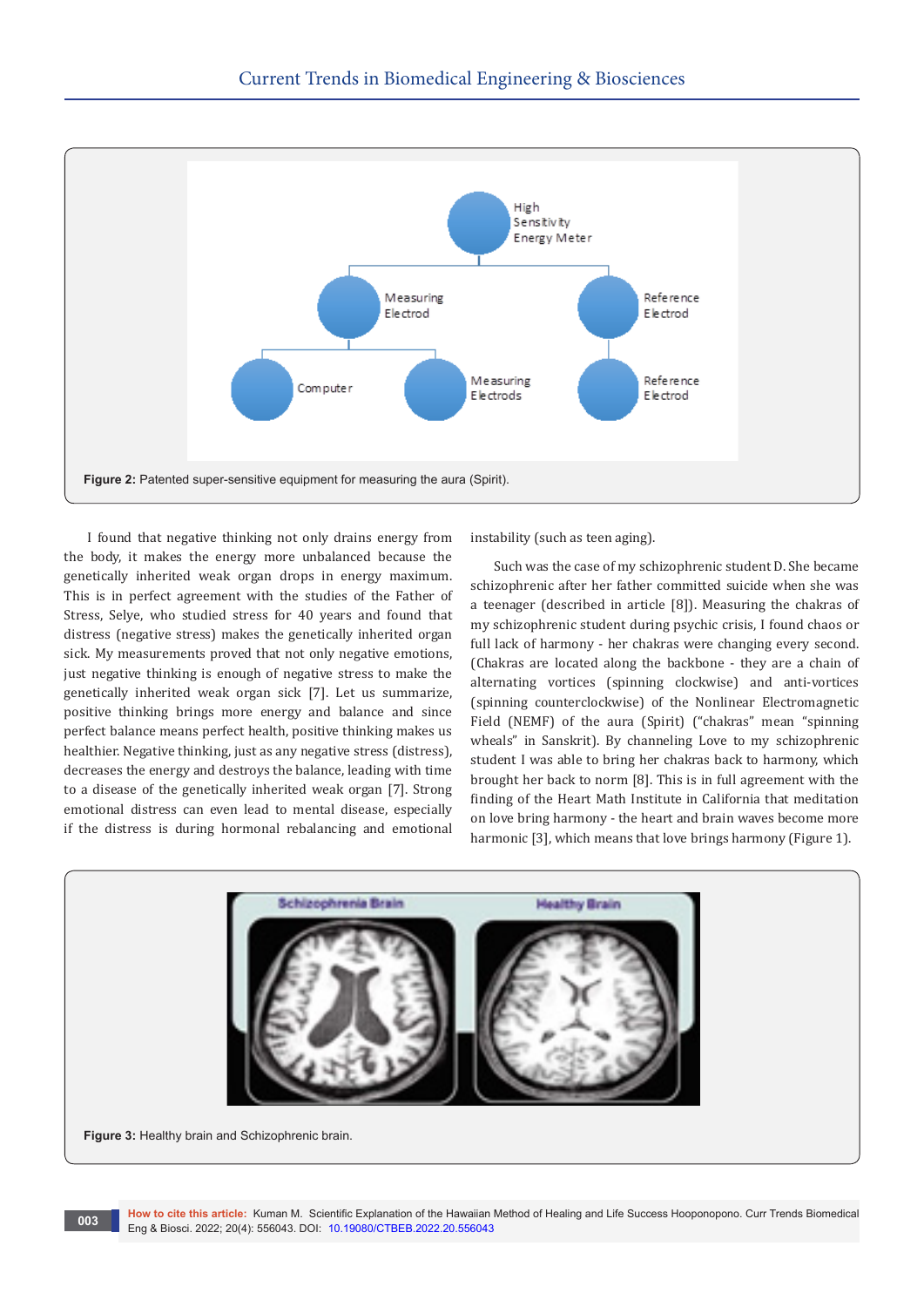If Love can bring back the harmony to the Souls of mentally sick people (Soul is the unity of body and Spirit), we could easily explain the fact that during the convention of Yogi in Atlanta when 200 people meditated on Love, the crime rates in Atlanta dropped down to zero. This means that the people that did the crimes were out of mental balance and the meditation of 200 Yogi on love restored their mental balance and harmony. This is in full agreement with the Hawaiian hooponopono method of cure of violent mentally sick patients from a distance by sending them love [1].

# **The Role of the Quantum Computer in the Subconscious**

Based on my life-long-study of the aura (Spirit) (and the Quantum Computer in the Subconscious working with the waves of the Spirit [9]), I can offer full scientific explanation of how the hooponopono method works. But to explain this, I first need to explain how I came up with the idea that we must have a Quantum Computer in the Subconscious. Hypnotists discovered that their hypnotized patients with sleeping conscious could calculate many thousands of times faster, which meant that we must have in the Subconscious a more powerful computer than our conscious computer. Since the emotional brain is in the Subconscious and our Spirit (aura) is emotional, obviously everything related to the emotional Spirit was put in the Subconscious to give us freedom of choice to believe or not that we are material body and Spirit that comes from the Creator God. Since we are not consciously aware how our organs function, they must be ruled and regulated from the Subconscious. From acupuncture we know that all our organs are holographically represented on the surface of the skin at 5 different places – on the ears, the palms, the feet, the eyes, and the tongue. And the acupuncturists know that they can treat the points of the sick organ on any of these holographic representations with equal success. Since holographic images are created only with laser light, obviously the functioning of our organs is ruled by light. Is this the light of our aura? ("Aura" means "light") [4]. If the aura (light) rules the functioning of our organs, then the fact that our aura (Spirit) is emotional would explain the modulation of our organs' functioning by emotions.

If the waves of our emotional aura (light) rule and regulate the functioning of our organs from the Subconscious, and hypnotists discovered that we must have a powerful computer in the Subconscious because hypnotized people calculate much faster, both the fast calculations and the ruling of our organs must be done by the same powerful computer. Since this powerful computer operates with the waves of our aura (light), which is in quants, it must be a Quantum Computer. Since this Quantum Computer operates with the waves of the emotional Spirit (aura), the access the Quantum Computer must be emotional. Indeed, our full intuitive creativity, which is a product of the Quantum Computer, takes place only in a state of emotional ecstasy [9]. The Quantum Computer is the biggest gift of the Creator Hu- to -mans,

which made us Humans. (The Indians sang Hu to get united with their God Hu). However, to be able to access and use the powerful Quantum Computer in the Subconscious, which operates with the waves of the emotional Spirit that comes from the loving God, the person needs to be emotional, i.e. spiritual. As we grow spiritually, the frequency of our aura (Spirit) NEMF grows, our emotionality grows, and our abilities to access and use the Quantum Computer (which works with the waves of the emotional Spirit) grows. The access to the Quantum Computer would allows us to heal the sick and mentally sick, foresee the future and see the past, see the auras of the people, which would allow us to see their spiritual and intellectual level, their type of personality, etc.

However, to grow spiritually and gain access to the powerful Quantum Computer we need to: "Love one another, love our neighbors, love our enemies, forgive, and help others", as Jesus was teaching.

# **If Love Creates Harmony, Harmonic Music Should Create Harmony**

Probably Jesus was healing the mentally sick by channeling to them the Light and Love of the Creator God, which brings harmony. However, the Old Testament of the Bible says that when King David was in psychic crisis, they will play for him the lire and he will calm down. It seams that the effect of the harmonic classical music on the body is similar to the harmonizing effect of Love. This raises the question: "Why are we not playing harmonic (classical) music in our Psychiatric Hospitals housing the mentally sick?"

## **Scientific Explanation of the Necessity to Cleanse the Lecture Hall**

I published an article in 2019 explaining that everything material is a material body and NEMF [10], which comes from the way the material world was created, and which automatically explains why the particles are particles and waves at the same time. In articles included in my books [11,12], I explained that the NEMF is the primary Space Matrix (ether) from which the Universe was created, and this made the NEMF indelible part of the whole material world. First, a sphere of NEMF was created because NEMFs do not dissipate. Since NEMFs imprint information, the information about the Universe the Creator wanted to create was imprinted on the Space Matrix NEMF… and the Universe was created. Universe means one verse or one frequency. Then the Creator created other Universes with different frequency of their Space Matrix NEMF.

Since the Space Matrix (ether) NEMF has the ability to imprint information, this explains the so-called "phantom effect" described and explained in my books [13,14]. The fact that we can still measure the electromagnetic characteristics of the object after the object has been removed is called "phantom effect" [13]. If the Russian super-sensor Kulagina can still determine the color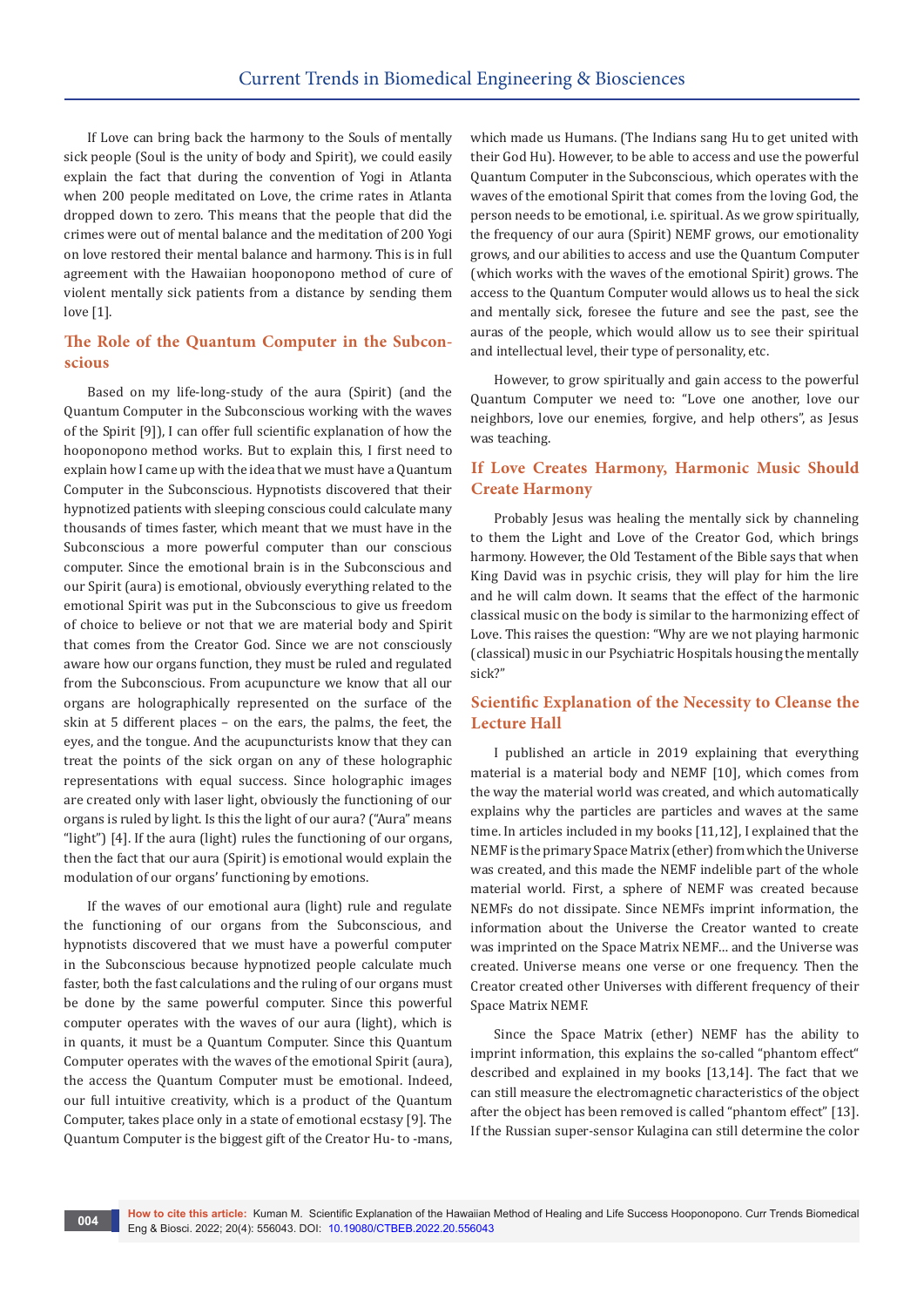of the object that has been removed, this means that the NEMF of the removed material object has left imprint on the NEMF of the material under it [14]. If so, the people who sat on the chairs in the lecture hall must have left imprints on the chairs' NEMFs, which need to be cleansed.

## **Conclusion**

My extended studies of the aura (by photographing it with Kirlian photography and then measuring it with my super-sensitive energy meter) revealed that the aura is weak informational NEMF, which is emotionally sensitive. Since at positive emotions, when the aura is brighter, we say we are in high Spirit, and at negative emotions when the aura is dimmer, we say we are in low Spirit, I concluded that the aura must be our Spirit. The understanding that we are a material body and Spirit allowed me to understand how the Hawaiian hooponopono method of healing works. The hooponopono method of healing could only be explained if we embrace the idea that we are not just material body - we are a material body and emotional Spirit that makes us emotional. It comes from the Creator God, who put everything related to the Spirit in the Subconscious to give us freedom of choice. For this reason, we are not consciously aware of the existence of the Spirit in the Subconscious and the existence of Quantum Computer in the Subconscious, which operates with the waves of the emotional aura (Spirit).

Thus, we are not only material body with Conscious Mind, which is a product of a build-up set of neurons in our brains. We are a material body and Spirit, and we have in the Subconscious superb subconscious Quantum Computer, which operates with the waves of the Spirit, and our Intuitive Mind is a product of it. If so, we can stop the activity of our Conscious Mind through meditation, prayer, or cleansing everything from it (as the hooponopono suggests). This would allow us to reach the Subconscious and its powerful Quantum Computer operating with the waves of the Spirit, and use the power of the Spirit to heal or succeed in life because by doing this we are following God's will and power (not our own will) and this is the key to success. The hooponopono method of healing suggests tuning to the mentally - sick person, who needs help, and by cleansing yourself you cleanse the other who needs cleansing most. The cleansing is done with repeating the words: Love you, forgive me and Excuse me, Thank you. I think if you see yourself shining with the Light and Love of the Creator God and see the person needing help shining with the Light and Love of the Creator God, the harmony in both of you will be restored, and you will both enjoy state of full harmony, perceived as vibrant health and happiness.

The roots of this health and happiness are in your choice to follow the will of God through the Spirit of God in you, and not your own will, which is ruled by the instincts of survival of your material body.

#### **Referencs**

- 1. [Vitale J, Len IH \(2008\) Zero limit the hawaiian system of wealth,](https://www.google.co.in/books/edition/Zero_Limits/ncks02CvjfUC?hl=en&gbpv=1&dq=Zero+Limit+%E2%80%93+the+Hawaiian+System+of+Wealth.+2008&printsec=frontcover)  [health, peace, and more, John Willey and Sons Inc., New Jersey, USA.](https://www.google.co.in/books/edition/Zero_Limits/ncks02CvjfUC?hl=en&gbpv=1&dq=Zero+Limit+%E2%80%93+the+Hawaiian+System+of+Wealth.+2008&printsec=frontcover)
- 2. Kuman M (2021) How our way of thinking influences our intensions, J Clin Case Rep Clin Studies 3(5).
- 3. HeartMath
- 4. Kuman M (2021) Let there be light. Health and Happiness Books.
- 5. Kuman M (2008) Yoga health benefits, wisdom and science. Health and Happiness Books.
- 6. [Kuman M \(2017\) Measuring reiki healing mystery, placebo, or real](https://www.ingentaconnect.com/content/cog/aetr/2017/00000042/00000003/art00001;jsessionid=edkrkoju711.x-ic-live-01)  [energy healing. Acupuncture Electro Therapeutic Res 42\(3-4\): 163-](https://www.ingentaconnect.com/content/cog/aetr/2017/00000042/00000003/art00001;jsessionid=edkrkoju711.x-ic-live-01) [173.](https://www.ingentaconnect.com/content/cog/aetr/2017/00000042/00000003/art00001;jsessionid=edkrkoju711.x-ic-live-01)
- 7. [Kuman M \(2019\) The Key to health and happiness not only is it](https://juniperpublishers.com/ctbeb/CTBEB.MS.ID.555980.php)  [important what you eat and drink, it is equally important what you](https://juniperpublishers.com/ctbeb/CTBEB.MS.ID.555980.php)  [think. Curr Trends Biomedical Eng & Biosci 18\(1\): 555980.](https://juniperpublishers.com/ctbeb/CTBEB.MS.ID.555980.php)
- 8. Kuman M (2022) The harmony (order) perceive as health and disharmony (chaos) perceive as disease of living beings. MAR Case Report 4(4).
- 9. Kuman M (2020) Glimpse to future science our quantum computer in the subconscious. Health and Happiness Books.
- 10. [Kuman M \(2019\) How was the material world created? Origin of Its](https://medcraveonline.com/OAJMTP/OAJMTP-02-00050.pdf)  [NEMF. Open Acc J Theor Math Phy 2\(2\): 34-38.](https://medcraveonline.com/OAJMTP/OAJMTP-02-00050.pdf)
- 11. Kuman M (2020) The mystery of ether revealed. Health and Happiness Books.
- 12. Kuman M (2020) The Mystery of the Universe Creation. Health and Happiness Books.
- 13. [Manaka Y, Itaya K, Birch S \(1997\) Chasing the Dragon's Tail. Paradigm](https://www.amazon.com/Chasing-Dragons-Tail-Practice-Acupuncture-dp-0912111534/dp/0912111534/ref=mt_other?_encoding=UTF8&me=&qid=)  [Press.](https://www.amazon.com/Chasing-Dragons-Tail-Practice-Acupuncture-dp-0912111534/dp/0912111534/ref=mt_other?_encoding=UTF8&me=&qid=)
- 14. Kuman M (2020) Explaining the unexplainable. Health and Happiness Books.